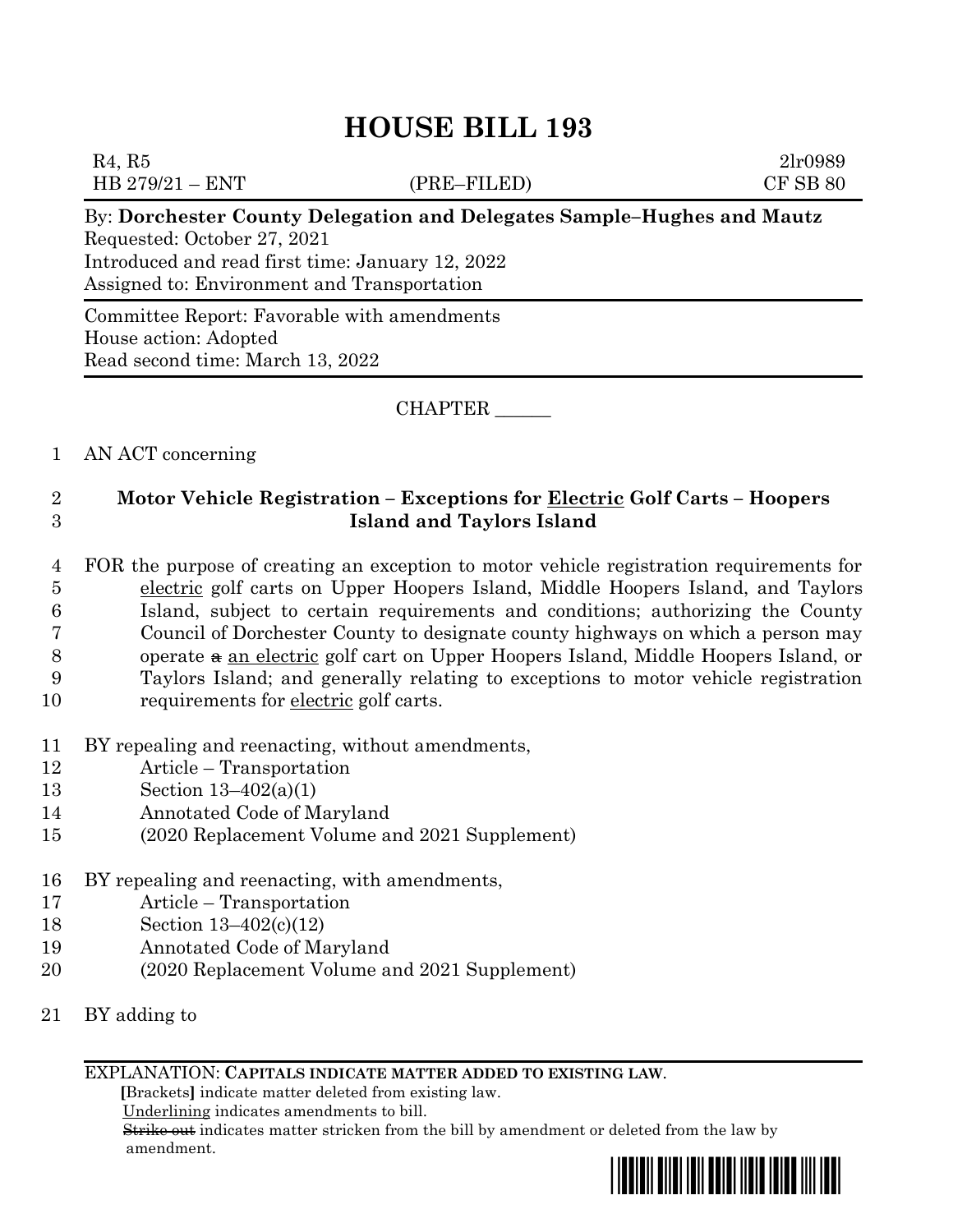**HOUSE BILL 193**

| $\mathbf{1}$<br>$\overline{2}$<br>3<br>4 | Article – Transportation<br>Section $21-104.6$<br>Annotated Code of Maryland<br>(2020 Replacement Volume and 2021 Supplement)                                                                                                                                                |
|------------------------------------------|------------------------------------------------------------------------------------------------------------------------------------------------------------------------------------------------------------------------------------------------------------------------------|
| $\overline{5}$<br>6                      | SECTION 1. BE IT ENACTED BY THE GENERAL ASSEMBLY OF MARYLAND,<br>That the Laws of Maryland read as follows:                                                                                                                                                                  |
| $\overline{7}$                           | <b>Article - Transportation</b>                                                                                                                                                                                                                                              |
| 8                                        | $13 - 402.$                                                                                                                                                                                                                                                                  |
| 9<br>10<br>11                            | Except as otherwise provided in this section or elsewhere in the<br>(a)<br>(1)<br>Maryland Vehicle Law, each motor vehicle, trailer, semitrailer, and pole trailer driven on<br>a highway shall be registered under this subtitle.                                           |
| 12                                       | Registration under this subtitle is not required for:<br>$\left( \text{c}\right)$                                                                                                                                                                                            |
| 13<br>14<br>15                           | A golf cart that is operated on a highway in accordance with [§§]<br>(12)<br>21-104.2 through 21-104.4] § 21-104.2, § 21-104.3, § 21-104.4, OR § 21-104.6 of this<br>article;                                                                                                |
| 16                                       | $21 - 104.6.$                                                                                                                                                                                                                                                                |
| 17<br>18<br>19<br>20                     | SUBJECT TO SUBSECTION (B) OF THIS SECTION, A PERSON WHO<br>(A)<br>OPERATES A AN ELECTRIC GOLF CART ON A COUNTY HIGHWAY ON UPPER HOOPERS<br>ISLAND, MIDDLE HOOPERS ISLAND, OR TAYLORS ISLAND, WITHOUT REGISTRATION<br>AS AUTHORIZED UNDER $\S 13-402(C)(12)$ OF THIS ARTICLE: |
| 21                                       | (1)<br>MAY OPERATE THE ELECTRIC GOLF CART ONLY:                                                                                                                                                                                                                              |
| 22<br>23                                 | ON A COUNTY HIGHWAY ON WHICH THE MAXIMUM POSTED<br>(I)<br>SPEED LIMIT DOES NOT EXCEED 30 MILES PER HOUR;                                                                                                                                                                     |
| 24                                       | <b>BETWEEN DAWN AND DUSK; AND</b><br>(II)                                                                                                                                                                                                                                    |
| 25<br>26                                 | (III) IF THE ELECTRIC GOLF CART IS EQUIPPED WITH LIGHTING<br>DEVICES AS REQUIRED BY THE ADMINISTRATION;                                                                                                                                                                      |
| 27<br>28                                 | SHALL KEEP THE ELECTRIC GOLF CART AS FAR TO THE RIGHT OF<br>(2)<br>THE ROADWAY AS FEASIBLE; AND                                                                                                                                                                              |
| 29                                       | SHALL POSSESS A VALID DRIVER'S LICENSE.<br>(3)                                                                                                                                                                                                                               |